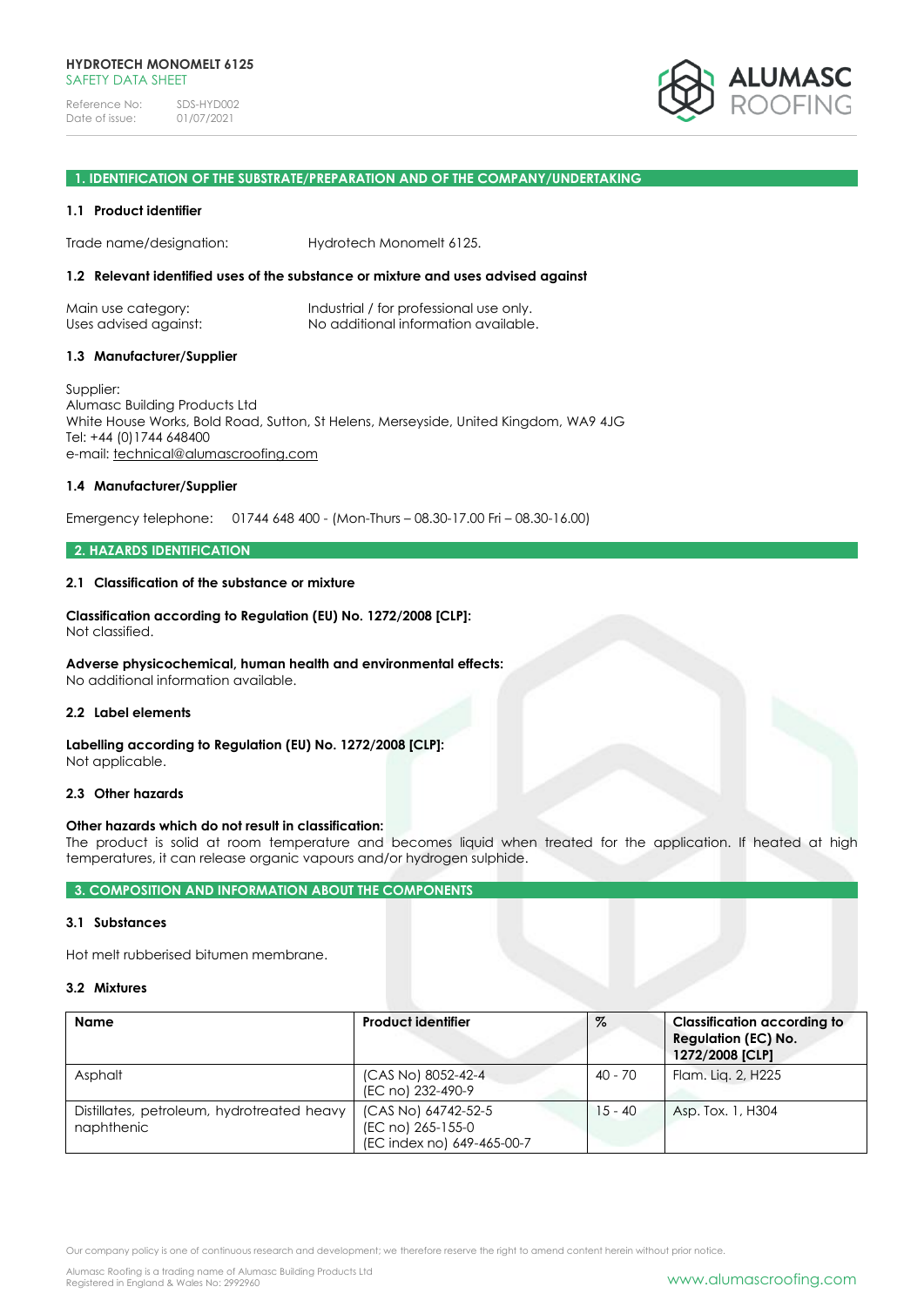### **HYDROTECH MONOMELT 6125** SAFETY DATA SHEET

Reference No: SDS-HYD002<br>Date of issue: 01/07/2021 Date of issue:



| Styrene-butadiene copolymer | (CAS No) 9003-55-8<br>(EC no) 618-370-2                                                              | $7 - 13$ | Not classified                                   |
|-----------------------------|------------------------------------------------------------------------------------------------------|----------|--------------------------------------------------|
| Carbon black                | (CAS No) 1333-86-4<br>(EC no) 215-609-9<br>(REACH-no) not available                                  | < 7      | Carc. 2, H351                                    |
| Quartz                      | (CAS No) 14808-60-7<br>(EC no) 238-878-4<br>(REACH-no) Not available                                 | $\leq$ 1 | Carc. 1A, H350<br><b>STOT RE 2, H373</b>         |
| Mica                        | (CAS No) 12001-26-2<br>(EC no) 601-648-2                                                             | $\leq$ 1 | Not classified                                   |
| Titanium dioxide            | (CAS No) 13463-67-7<br>(EC no) 236-675-5                                                             | $\leq$ 1 | Not classified                                   |
| Silicon dioxide             | (CAS No) 7631-86-9<br>(EC no) 231-545-4                                                              | $\leq$ 1 | Not classified                                   |
| Zinc oxide, dust            | (CAS No) 1314-13-2<br>(EC no) 215-222-5<br>(EC index no) 030-013-00-7<br>(REACH-no) Not available    | $\leq$ 1 | Aquatic Acute 1, H400<br>Aquatic Chronic 1, H410 |
| Sulphur                     | (CAS No) 7704-34-9<br>(EC no) 231-722-6<br>(EC index no) 016-094-00-1<br>(REACH-no) 01-2119487295-27 | $\leq$ 1 | Skin Irrit, 2, H315                              |

# **4. FIRST AID MEASURES**

## **4.1 Description of first aid measures**

| Inhalation:                                                     | Move the affected person away from the contaminated area and into the fresh air.<br>Seek medical attention if ill effect or irritation develops.                                                                                                                                                  |
|-----------------------------------------------------------------|---------------------------------------------------------------------------------------------------------------------------------------------------------------------------------------------------------------------------------------------------------------------------------------------------|
| Skin contact:                                                   | In case of contact with hot or molten product, cool rapidly with water and seek<br>immediate medical attention. Do not attempt to remove molten product from skin<br>because skin will tear easily. Cuts or abrasions should be treated promptly with thorough<br>cleansing of the affected area. |
| Eye contact:                                                    | In case of contact with hot material: Rinse immediately with plenty of water. Seek<br>medical attention immediately.                                                                                                                                                                              |
| Ingestion:                                                      | Seek medical attention immediately. Do NOT induce vomiting. Never give anything by<br>mouth to an unconscious person. Call a POISON CENTRE or doctor/physician.                                                                                                                                   |
| 4.2 Most important symptoms and effects, both acute and delayed |                                                                                                                                                                                                                                                                                                   |
| Inhalation:                                                     | At elevated temperatures or in enclosed spaces, product mist or vapours may irritate<br>the mucous membranes of the nose, the throat, bronchi, and lungs. Dizziness,<br>headaches, nausea, unconsciousness. May release poisonous hydrogen sulphide gas.                                          |
| Skin contact:                                                   | The hot liquid may cause severe skin burns. Prolonged or repeated contact with the<br>skin may cause dermatitis.                                                                                                                                                                                  |
| Eye contact:                                                    | Hot material can cause burns. Vapour irritates eyes.                                                                                                                                                                                                                                              |
| Ingestion:                                                      | Severe irritation or burns to the mouth, throat, oesophagus, and stomach.                                                                                                                                                                                                                         |
|                                                                 | ∦ A the Pearl of a contract of the country of a Pearl allow Pearl and the contribution of the colour of the di                                                                                                                                                                                    |

## **4.3 Indication of any immediate medical attention and special treatments needed**

Treat symptomatically.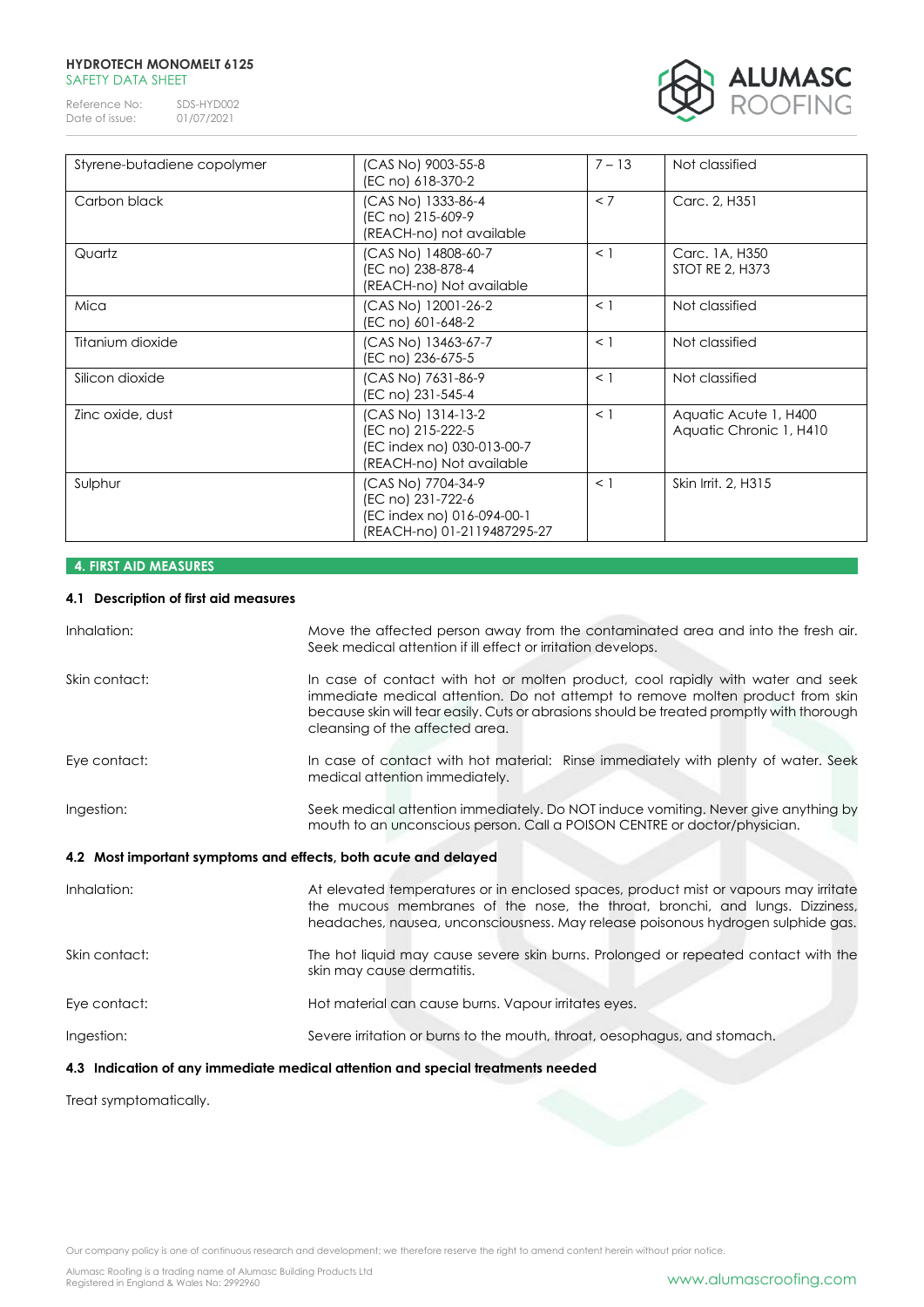

## **5. FIRE-FIGHTING MEASSURES**

### **5.1 Extinguishing media**

### **Suitable extinguishing media:**

Foam. Dry powder. Carbon dioxide. Water spray. Sand.

#### **Unsuitable extinguishing media:**

Do not use a heavy water stream.

#### **5.2 Special hazards arising from the substance or mixture**

#### **Hazardous decomposition products in case of fire:**

Carbon oxides. Nitrogen oxides. Sulphur oxides. Toxic fumes may be released.

#### **5.3 Advice for firefighters**

#### **Firefighting instructions:**

Use water spray or fog for cooling exposed containers. Exercise caution when fighting any chemical fire. Prevent fire-fighting water from entering environment. May release poisonous hydrogen sulphide gas.

#### **Protective equipment for firefighters:**

Do not enter fire area without proper protective equipment, including respiratory protection.

#### **6. ACCIDENTAL RELEASE MEASURES**

#### **6.1 Personal precautions, protective equipment and emergency procedures**

### **For non-emergency personnel:**

Evacuate unnecessary personnel.

## **Protective equipment:**

Equip clean-up crew with proper protection.

#### **Emergency procedures:**

Ventilate area.

#### **6.2 Environmental precautions**

Prevent entry to sewers and public waters. Notify authorities if liquid enters sewers or public waters.

#### **6.3 Methods and material for containment and cleaning up**

Soak up spills with inert solids, such as clay or diatomaceous earth as soon as possible. Collect spillage. Store away from other materials. Dispose of this material and its container to hazardous or special waste collection point.

#### **6.4 Reference to other sections**

Refer to Sections 8 & 13.

#### **7. HANDLING AND STORAGE**

#### **7.1 Precautions for safe handling**

Wash hands and other exposed areas with mild soap and water before eating, drinking or smoking and when leaving work. Provide good ventilation in process area to prevent formation of vapour. The inherent toxic and olfactory (sense of smell) fatiguing properties of hydrogen sulphide require that air monitoring alarms be used if concentrations are expected to reach harmful levels such as in enclosed spaces, heated transport vessels and spill or leak situations. If the air concentration exceeds 50 ppm, the area should be evacuated unless respiratory protection is in use. Obtain special instructions before use. Do not handle until all safety precautions have been read and understood.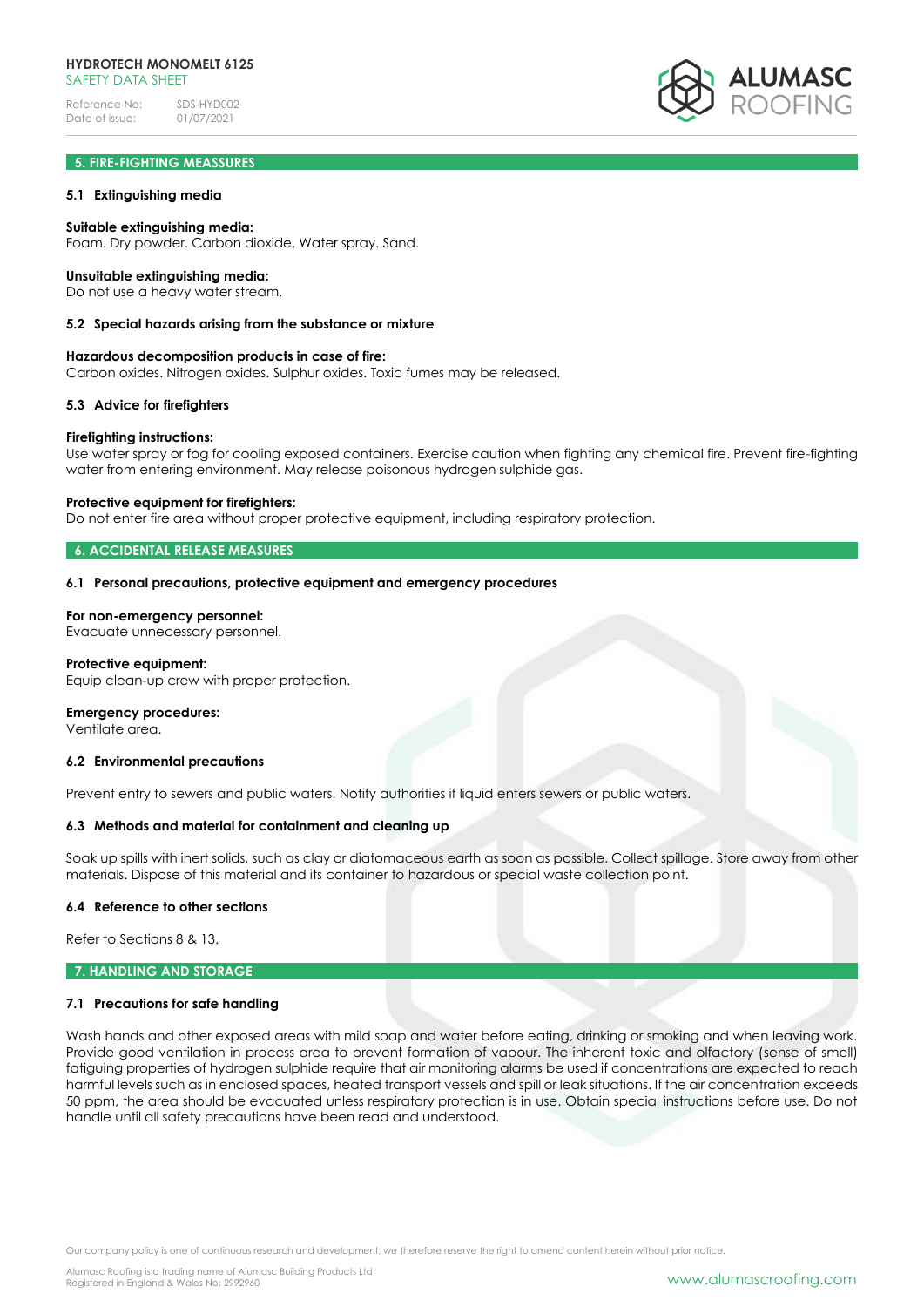

## **7.2 Conditions for safe storage, including any incompatibilities**

### **Storage conditions:**

Keep only in the original container in a cool, well ventilated place away from: Incompatible materials. Keep container closed when not in use.

### **Incompatible materials:**

Strong bases. Pure oxygen. Chlorine. Strong acids. Strong oxidizers.

## **7.3 Specific end use(s)**

Refer to Section 1.

## **8. EXPOSURE CONTROLS/PERSONAL PROTECTION**

## **8.1 Control parameters**

| Asphalt (8052-42-4) |                                                                                            |                                                               |
|---------------------|--------------------------------------------------------------------------------------------|---------------------------------------------------------------|
| UK (EH40)           | 8-hour TWA                                                                                 | 5 mg/m <sup>3</sup> (petroleum fumes, inhalable<br>fraction)  |
| UK (EH40)           | 15-minute reference period                                                                 | 10 mg/m <sup>3</sup> (petroleum fumes, inhalable<br>fraction) |
| <b>UK (EH40)</b>    | <b>Biological Monitoring Guidance Value for</b><br>polycyclic aromatic hydrocarbons (PAHs) | 4 umol 1-hydroxypyrene/mol creatinine in<br>urine             |

| $(14808 - 60 - 7)$<br>Quartz |               |                                                                                              |
|------------------------------|---------------|----------------------------------------------------------------------------------------------|
| (EH40)<br>UK                 | TWA<br>8-hour | frespirable fraction).<br>1/m <sup>3</sup><br>ma <sub>0</sub><br>∪. ∟<br>119711 <sup>.</sup> |

| Mica (12001-26-2) |                            |                                                        |
|-------------------|----------------------------|--------------------------------------------------------|
| UK (EH40)         | 8-hour TWA                 | $10 \,\mathrm{mg/m}$ <sup>3</sup> (inhalable fraction) |
| UK (EH40)         | 15-minute reference period | 0.8 mg/m <sup>3</sup> (respirable fraction)            |

| Titanium dioxide (13463-67-7) |                            |                                           |
|-------------------------------|----------------------------|-------------------------------------------|
| <b>UK (EH40)</b>              | 8-hour TWA                 | 10 mg/m <sup>3</sup> (inhalable fraction) |
| <b>UK (EH40)</b>              | 15-minute reference period | 4 mg/m <sup>3</sup> (respirable fraction) |

| Silicon dioxide (7631-86-9) |                               |                                                          |
|-----------------------------|-------------------------------|----------------------------------------------------------|
| UK (EH40)                   | 8-hour TWA (amorphous silica) | $6 \,\mathrm{mg/m^3}$ (inhalable fraction)               |
| UK (EH40)                   | 15-minute reference period    | $\frac{1}{2}$ .4 mg/m <sup>3</sup> (respirable fraction) |

| Carbon black- (1333-86-4) |                            |                                                   |
|---------------------------|----------------------------|---------------------------------------------------|
| UK (EH40)                 | 8-hour TWA                 | $\mid$ 3.5 mg/m <sup>3</sup> (inhalable fraction) |
| UK (EH40)                 | 15-minute reference period | mg/m <sup>3</sup> (respirable fraction)           |
|                           |                            |                                                   |

| Zinc oxide, dust (1314-13-2) |                                       |                                          |
|------------------------------|---------------------------------------|------------------------------------------|
| <b>UK (EH40)</b>             | 8-hour TWA                            | No limit specified                       |
| <b>UK (EH40)</b>             | 15-minute reference period            | No limit specified                       |
| USA - ACGIH                  | ACGIH TWA (mg/m <sup>3</sup> )        | $2 \,\mathrm{mg/m^3}$                    |
| USA - ACGIH                  | ACGIH STEL (mg/m <sup>3</sup> )       | $10 \text{ mg/m}^3$                      |
| USA - ACGIH                  | ACGIH Ceiling (mg/m <sup>3</sup> )    | 10 mg/m <sup>3</sup> respirable fraction |
| USA - ACGIH                  | Remark (ACGIH)                        | Metal fume fever                         |
| USA - NIOSH                  | NIOSH REL (TWA) (mg/m <sup>3</sup> )  | $15 \,\mathrm{mg/m^3}$                   |
| USA - NIOSH                  | NIOSH REL (STEL) (mg/m <sup>3</sup> ) | $10 \text{ mg/m}^3$                      |
| USA - OSHA                   | OSHA PEL (TWA) (mg/m <sup>3</sup> )   | 5 mg/m <sup>3</sup> (respirable)         |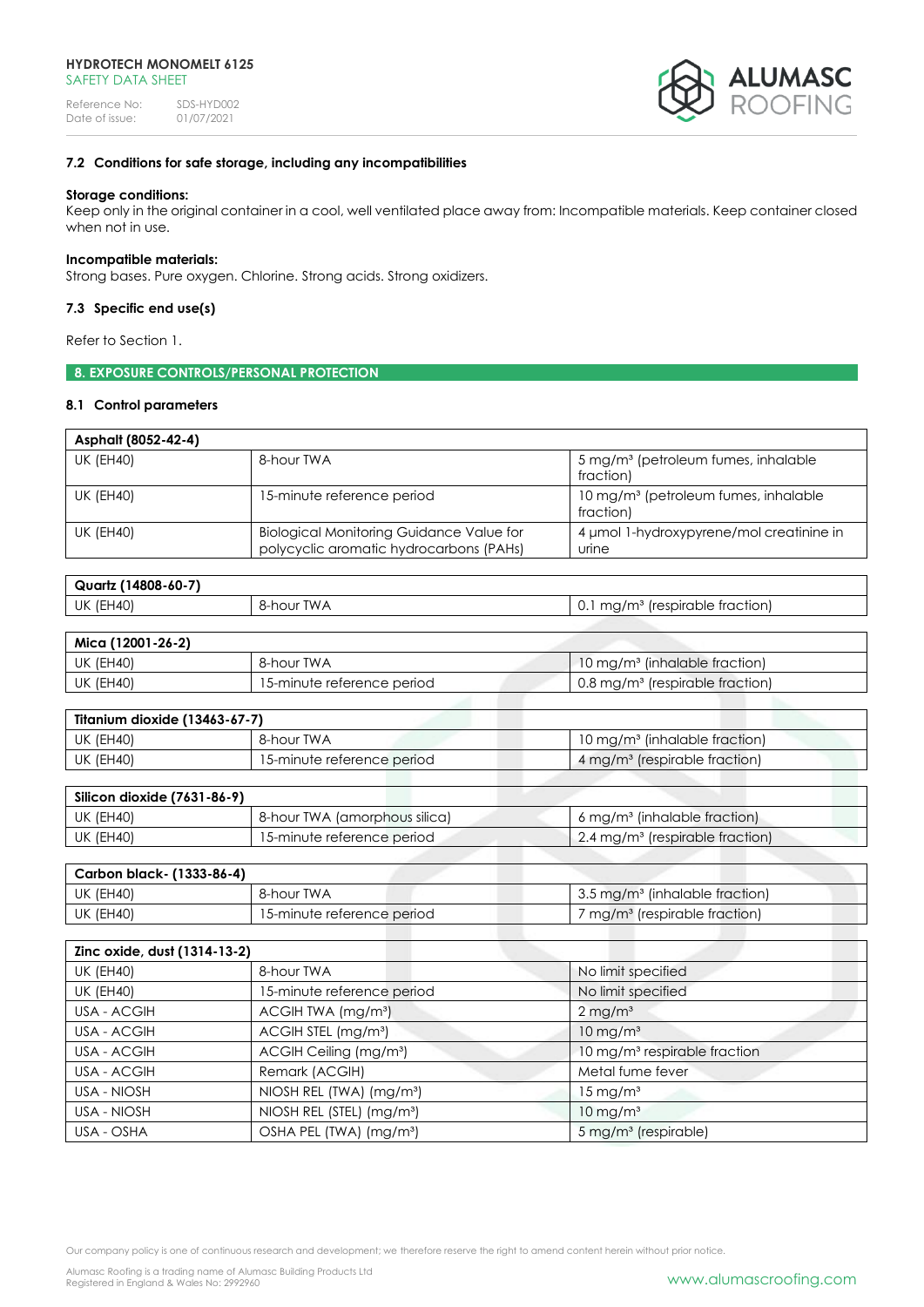#### **HYDROTECH MONOMELT 6125** SAFFTY DATA SHFFT

Reference No: SDS-HYD002<br>Date of issue: 01/07/2021 Date of issue:



## **8.2 Exposure controls**

Appropriate engineering controls: Ensure adequate ventilation, especially in confined areas. When the product is used outdoors, stay well away from building air intakes or close and seal the intake to prevent product from entering building.

Personal protective equipment: Avoid all unnecessary exposure. For certain operations, additional Personal Protection Equipment (PPE) may be required. Personal protective equipment should be selected based upon the conditions under which this product is handled or used. Protective goggles. Protective clothing. Gloves.



#### **9. PHYSICAL AND CHEMICAL PROPERTIES**

### **9.1 Information on basic physical and chemical properties**

Colour: Black. Odour: Characteristic. Odour threshold: No data available. pH:  $N$ o data available. Relative evaporation rate (butyl acetate=1): No data available. Melting point: No data available. Freezing point: No data available. Boiling point: No data available. Flash point: 240°C.<br>Auto-ianition temperature: 200°C. Auto-ignition temperature:  $\begin{array}{ccc} 400^{\circ}\text{C} & 400^{\circ}\text{C} \\ \text{Decomposition temperature:} & \text{No data available.} \end{array}$ Decomposition temperature: Flammability (solid, gas): Non flammable. Vapour pressure:  $\blacksquare$ Relative vapour density at 20°C: No data available. Relative density: No data available. Density: 1.15 kg/l. Solubility: Water: 50 ppm.<br>
Log pow: No data availa! Viscosity, kinematic: No data available. Viscosity, dynamic:<br>
Fxplosive properties:<br>
No data available Explosive properties: Oxidizing properties: No data available.

Explosive limits: No data available.

## **9.2 Other information**

**VOC content:**  0% g/l.

Hand protection: Impervious gloves e.g. PVC, nitrile rubber, butyl rubber. Chemical resistant PVC gloves (to European standard EN 374 or equivalent). Eye protection: In case of splash hazard: chemical goggles or safety glasses. Wear approved safety

goggles. Chemical goggles should be consistent with EN166 or equivalent. Respiratory protection: Where exposure through inhalation may occur from use, respiratory protection

equipment is recommended. In fine dispersion/spraying/misting: In case of insufficient ventilation, wear suitable respiratory equipment. [Full face mask (EN 136), Half face mask (EN 140), Filter type AP (EN 141)].

Thermal hazard protection: Eliminate all sources of ignition, avoid sparks, flames and do not smoke in risk area. When handing molten material, thermally-protective long sleeved clothing, boots and gloves should be worn. Face shield and eye protection. Other information: Do not eat, drink or smoke during use.

Physical state:  $Liquid$  at 205 °C (application temperature). Semi-solid at 25 °C. No data available.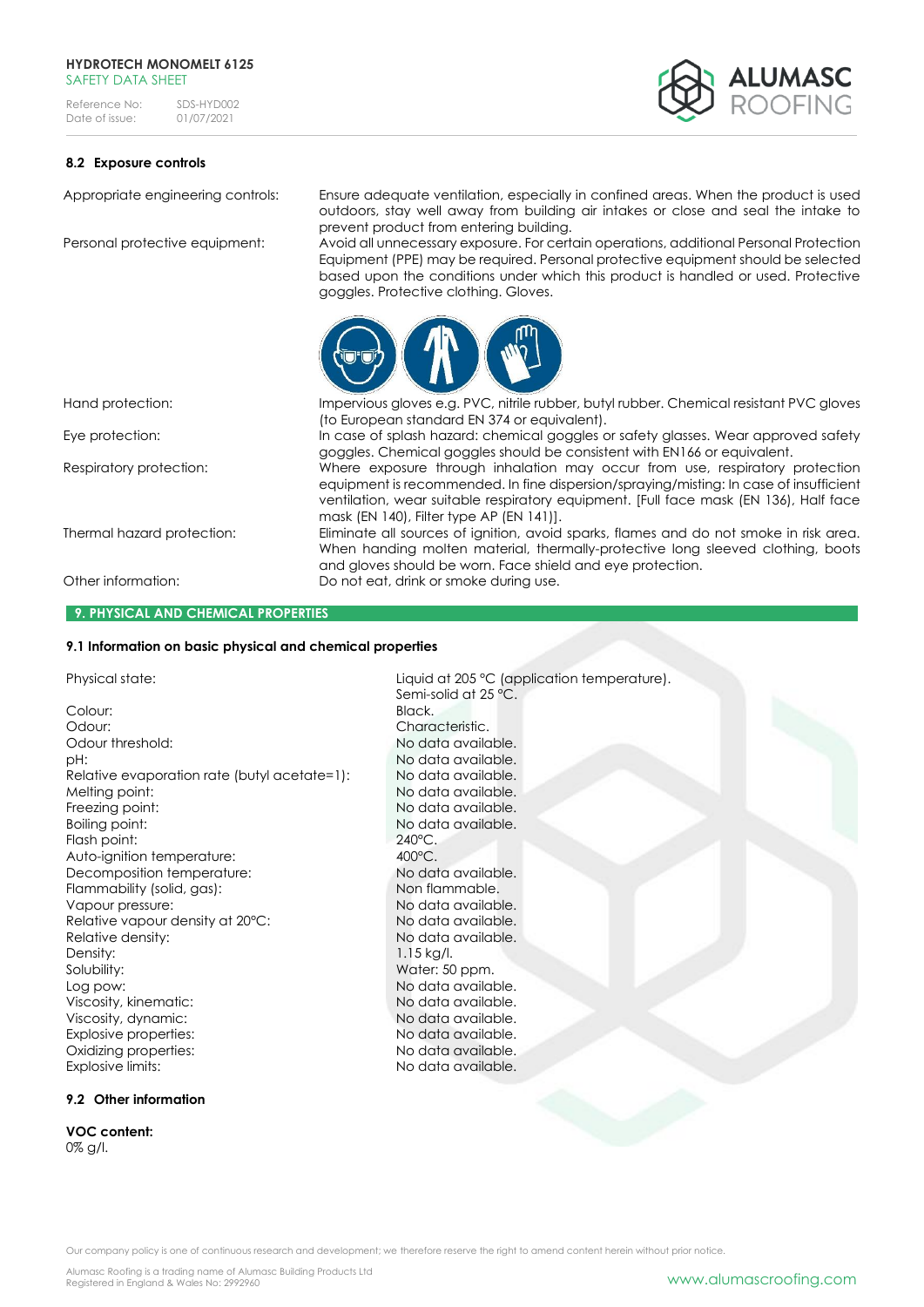

# **10. STABILITY AND REACTIVITY**

## **10.1 Reactivity**

The product is stable at normal handling and storage conditions.

### **10.2 Chemical stability**

Stable.

## **10.3 Possibility of hazardous reactions**

None known under normal conditions of use.

## **10.4 Conditions to avoid**

Excessive heat.

## **10.5 Incompatible materials**

Strong bases. Strong acids. Pure oxygen. Chlorine. Strong oxidizers.

## **10.6 Hazardous decomposition products**

Carbon oxides, nitrogen oxides and sulphur oxides. Toxic fumes may be released.

#### **11. TOXICOLOGICAL INFORMATION**

### **11.1 Information on toxicological effects**

#### **Acute toxicity:**

Not classified.

| Asphalt (8052-42-4)           |                |  |
|-------------------------------|----------------|--|
| LD50 oral rat                 | > 5000 mg/kg   |  |
| LD50 dermal rabbit            | $>$ 2000 mg/kg |  |
| Titanium dioxide (13463-67-7) |                |  |
| LD50 oral rat                 | $>10000$ mg/kg |  |

| Silicon dioxide (7631-86-9) |                                   |
|-----------------------------|-----------------------------------|
| LD50 oral rat               | $>$ 5000 mg/kg                    |
| LD50 dermal rabbit          | $>$ 2000 mg/kg                    |
| LC50 inhalation rat (mg/l)  | $> 2.2$ mg/l (Exposure time: 1 h) |
| Carbon black- (1333-86-4)   |                                   |
| LD50 oral rat               | $>15400$ mg/kg                    |

| Zinc oxide, dust (1314-13-2) |                |
|------------------------------|----------------|
| LD50 oral rat                | $>$ 5000 mg/kg |

Skin corrosion/irritation: Not classified.<br>
Serious eve damage/irritation: Not classified. Serious eye damage/irritation: Respiratory or skin sensitisation: Not classified. Germ cell mutagenicity: Not classified. Carcinogenicity: Not classified. Reproductive toxicity: Not classified. Specific target organ toxicity (single exposure): Not classified. Specific target organ toxicity (repeated exposure): Not classified. Aspiration hazard: Not classified.<br>
Potential adverse human health effects and symptoms: May be harmful if inhaled. Potential adverse human health effects and symptoms: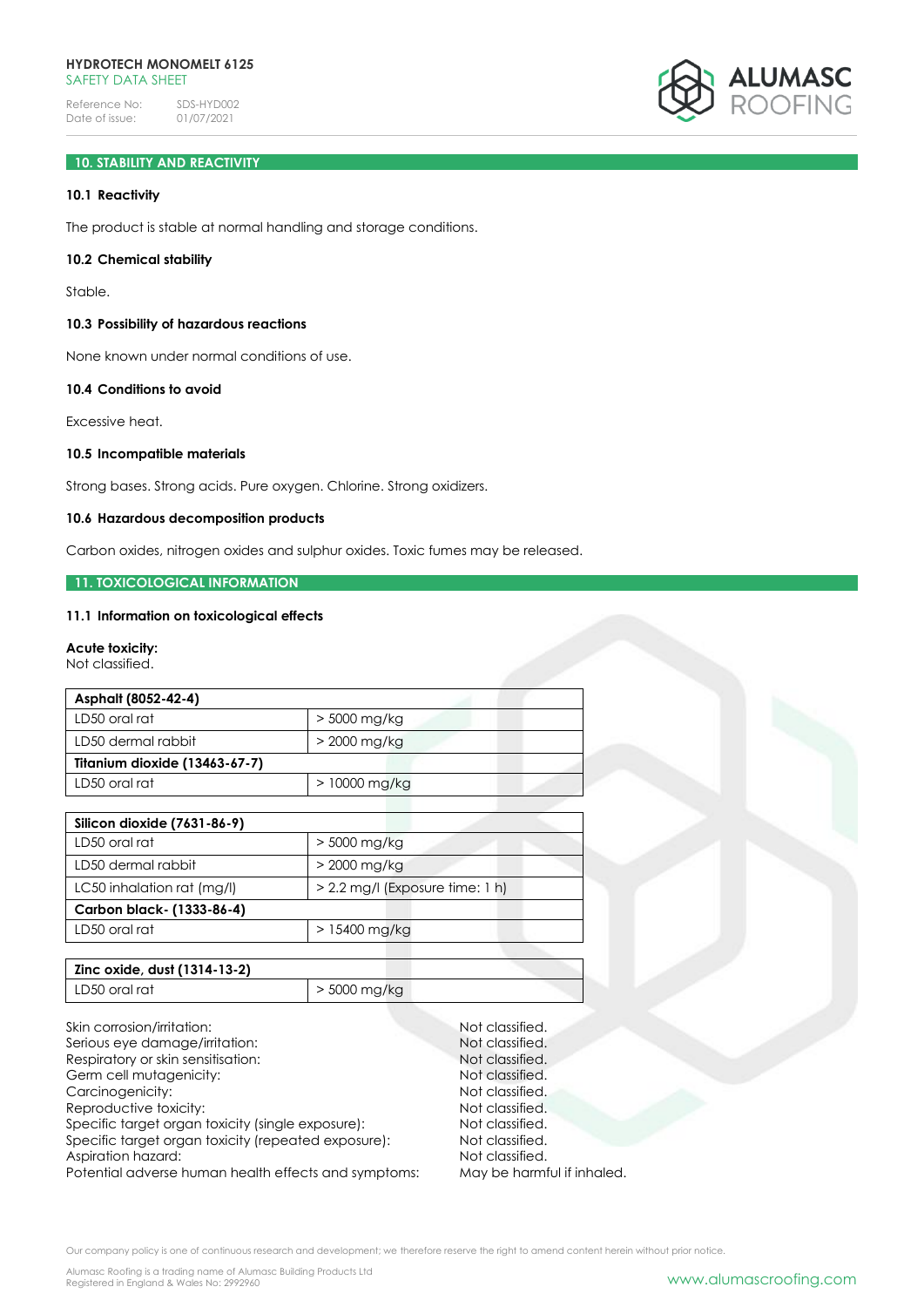### **HYDROTECH MONOMELT 6125** SAFFTY DATA SHFFT

Reference No: SDS-HYD002<br>Date of issue: 01/07/2021 Date of issue:



## **12. ECOLOGICAL INFORMATION**

## **12.1 Toxicity**

May be toxic to aquatic life.

| Distillates, petroleum, hydrotreated heavy naphthenic (64742-52-5) |                                                                       |  |
|--------------------------------------------------------------------|-----------------------------------------------------------------------|--|
| $LC50$ fish $1$                                                    | > 5000 mg/l (Exposure time: 96 h - Species: Oncorhynchus mykiss)      |  |
| EC50 Daphnia 1                                                     | > 1000 mg/l (Exposure time: 48 h - Species: Daphnia magna)            |  |
| Silicon dioxide (7631-86-9)                                        |                                                                       |  |
| $LC50$ fish 1                                                      | 5000 mg/l (Exposure time: 96 h - Species: Brachydanio rerio [static]) |  |
| EC50 Daphnia 1                                                     | 7600 mg/l (Exposure time: 48 h - Species: Ceriodaphnia dubia)         |  |
| ErC50 (algae)                                                      | 440 mg/l Pseudokirchneriella subcapitata                              |  |
|                                                                    |                                                                       |  |

| Carbon Black (1333-86-4) |                                |
|--------------------------|--------------------------------|
| $\mid$ ErC50 (algae)     | > 10000 mg/l 72 hours OECD 201 |
| LC50 Daphnia 1           |                                |

#### **12.2 Persistence and degradability**

| 6125 <sup>®</sup><br>perized Asphalt<br>Rul              |                     |
|----------------------------------------------------------|---------------------|
| .<br>≧ana r<br>degradability<br>ersis<br>51⊟L'<br>$\sim$ | established.<br>NO. |

## **12.3 Bioaccumulative potential**

| bberized Asphalt 6125®<br>Rul                   |                    |
|-------------------------------------------------|--------------------|
| $\cdot$ .<br>potential<br>cumulative:<br>BIOOCC | establishea.<br>Nс |

| Asphalt (8052-42-4) |                               |
|---------------------|-------------------------------|
| BCF fish 1          | (no bioaccumulation expected) |
| Log Pow             |                               |

| Silicon dioxide (7631-86-9) |                           |
|-----------------------------|---------------------------|
| BCF fish<br>Ino             | bioaccumulation expected) |

## **12.4 Mobility in soil**

No additional information available.

#### **12.5 Results of PBT and vPvB assessment**

No additional information available.

#### **12.6 Other adverse effects**

Avoid release to the environment.

## **13. DISPOSAL CONSIDERATIONS**

## **13.1Waste treatment methods**

#### **Waste disposal recommendations:**

Dispose in a safe manner in accordance with local/national regulations. Dispose of contents/container to comply with applicable local, national and international regulation.

#### **Ecology - waste materials:**

Avoid release to the environment.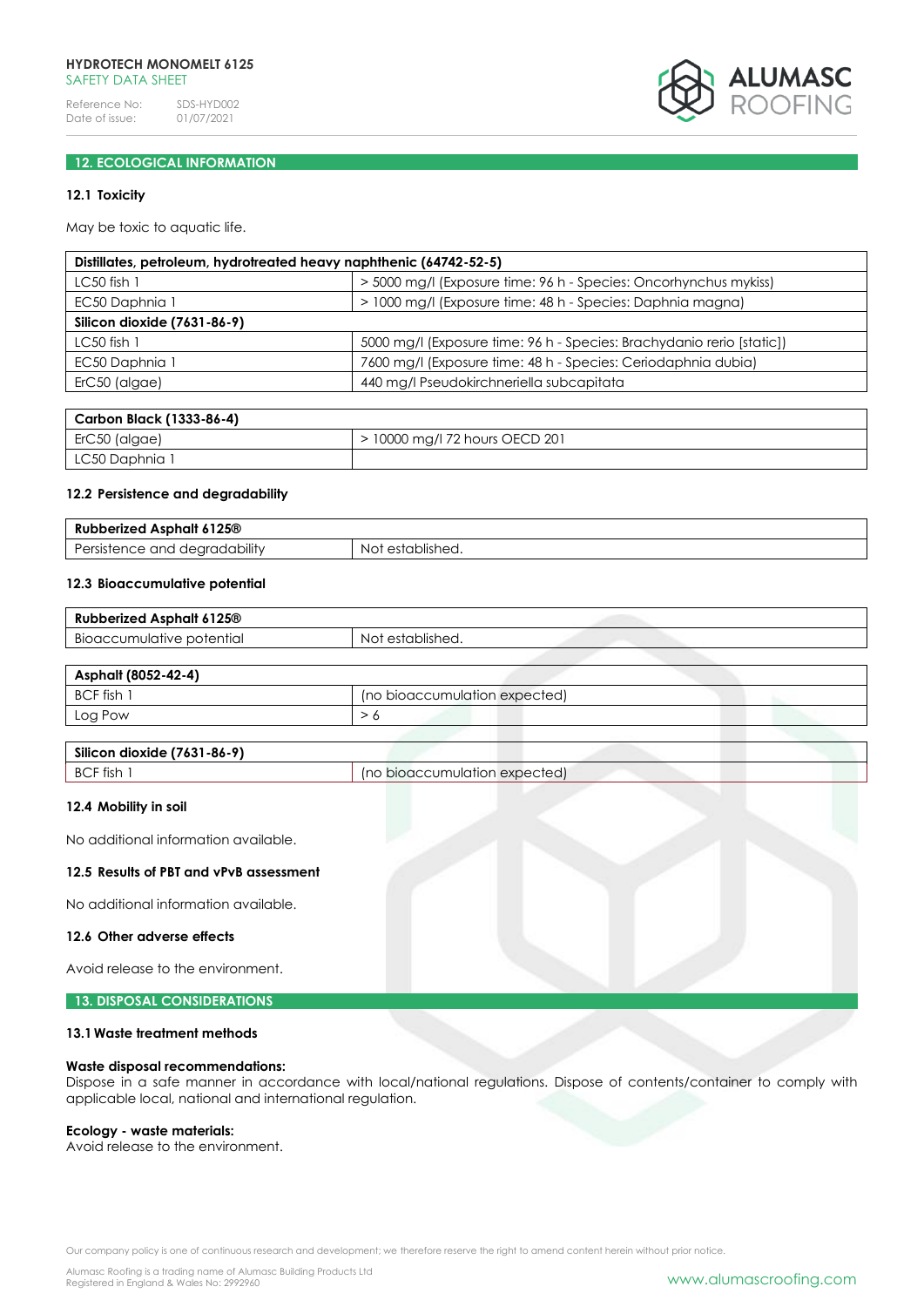

## **14. TRANSPORT INFORMATION**

## **In accordance with ADR / RID / IMDG / IATA / AND:**

#### **14.1 UN number**

| UN-No. (ADR):  | Not regulated. |
|----------------|----------------|
| UN-No. (IMDG): | Not regulated. |
| UN-No. (IATA): | Not regulated. |
| UN-No. (ADN):  | Not regulated. |
| UN-No. (RID):  | Not regulated. |

#### **14.2 UN proper shipping name**

| Proper Shipping Name (ADR):  | Not regulated. |
|------------------------------|----------------|
| Proper Shipping Name (IMDG): | Not regulated. |
| Proper Shipping Name (IATA): | Not regulated. |
| Proper Shipping Name (ADN):  | Not regulated. |
| Proper Shipping Name (RID):  | Not regulated. |
|                              |                |

#### **14.3 Transport hazard class(es)**

| Transport hazard class(es) (ADR):  | Not regulated. |
|------------------------------------|----------------|
| Transport hazard class(es) (IMDG): | Not regulated. |
| Transport hazard class(es) (IATA): | Not regulated. |
| Transport hazard class(es) (ADN):  | Not regulated. |
| Transport hazard class(es) (RID):  | Not regulated. |

#### **14.4 Packing group**

| Packing group (ADR):  | Not regulated. |
|-----------------------|----------------|
| Packing group (IMDG): | Not regulated. |
| Packing group (IATA): | Not regulated. |
| Packing group (ADN):  | Not regulated. |
| Packing group (RID):  | Not regulated. |

#### **14.5 Environmental hazards**

Dangerous for the environment: No. Marine pollutant: No. Other information: No supplementary information available.

## **14.6 Special precautions for user**

Overland transport:<br>
Transport by sea:<br>
Not regulated. Transport by sea:<br>Air transport: Inland waterway transport: Not regulated. Rail transport: Not regulated.

Not regulated.

## **14.7 Transport in bulk according to Annex II of MARPOL 73/78 and the IBC Code**

Not applicable.

### **15. REGULATORY INFORMATION**

## **15.1Safety, health and environmental regulations/legislation specific for the substance or mixture**

#### **EU-Regulations:**

Contains no REACH substances with Annex XVII restrictions. Contains no substance on the REACH candidate list. Contains no REACH Annex XIV substances.

**VOC content:** 0% g/l.